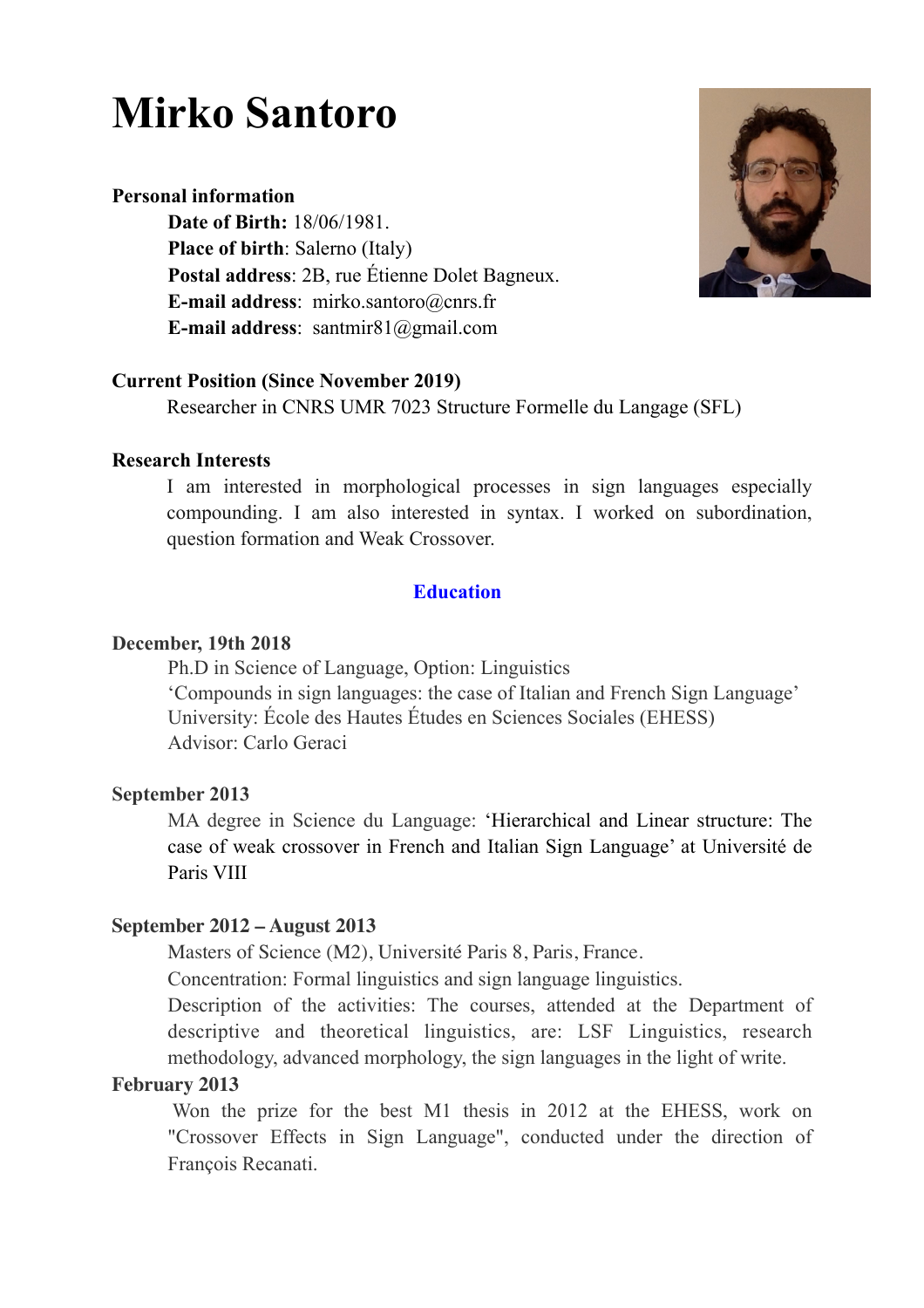## **September 2011 – August 2012**

Master (M1), EHESS, Paris, France.

Description of the activities: Courses attended at the Department of Cognitive Studies at the École Normale Supériéure. Courses attended: introduction to neuroscience, logic, syntax and semantics and advanced courses in syntax, neuropsicology.

Stage: Creation of two psycholinguistic tests for Italian sign language (a sentence comprehension task and a pseudo-sign test) and to a crosslinguistic project on the structure of classifier construction in Italian, French and Catalan sign language.

First Year Thesis: 'Crossover Effects in Sign Language'.

## **August 2010 -- May 2011**

International Student, Fullbright Program .

Department of Linguistics, Gallaudet University*,* Washington, D.C.

Description of the activities: Courses attended at the Department of linguistics, Courses attended in Master program: intro to phonology theory, intro to syntactic theory, intro to cognitive linguistics, Linguistics of Non-manual Sign, ASL phonology , ASL syntax, sociolinguistics of US Deaf community.

Audit courses attended: Research methods in interpretation, intro to first and second language acquisition.

Course attended in Bachelor program at the Department of ASL and Deaf Studies: ASL literature.

Linguistics Department's Qualifying Exams is passed.

**Computer Skills:** Office, ELAN (software for researching Sign Language).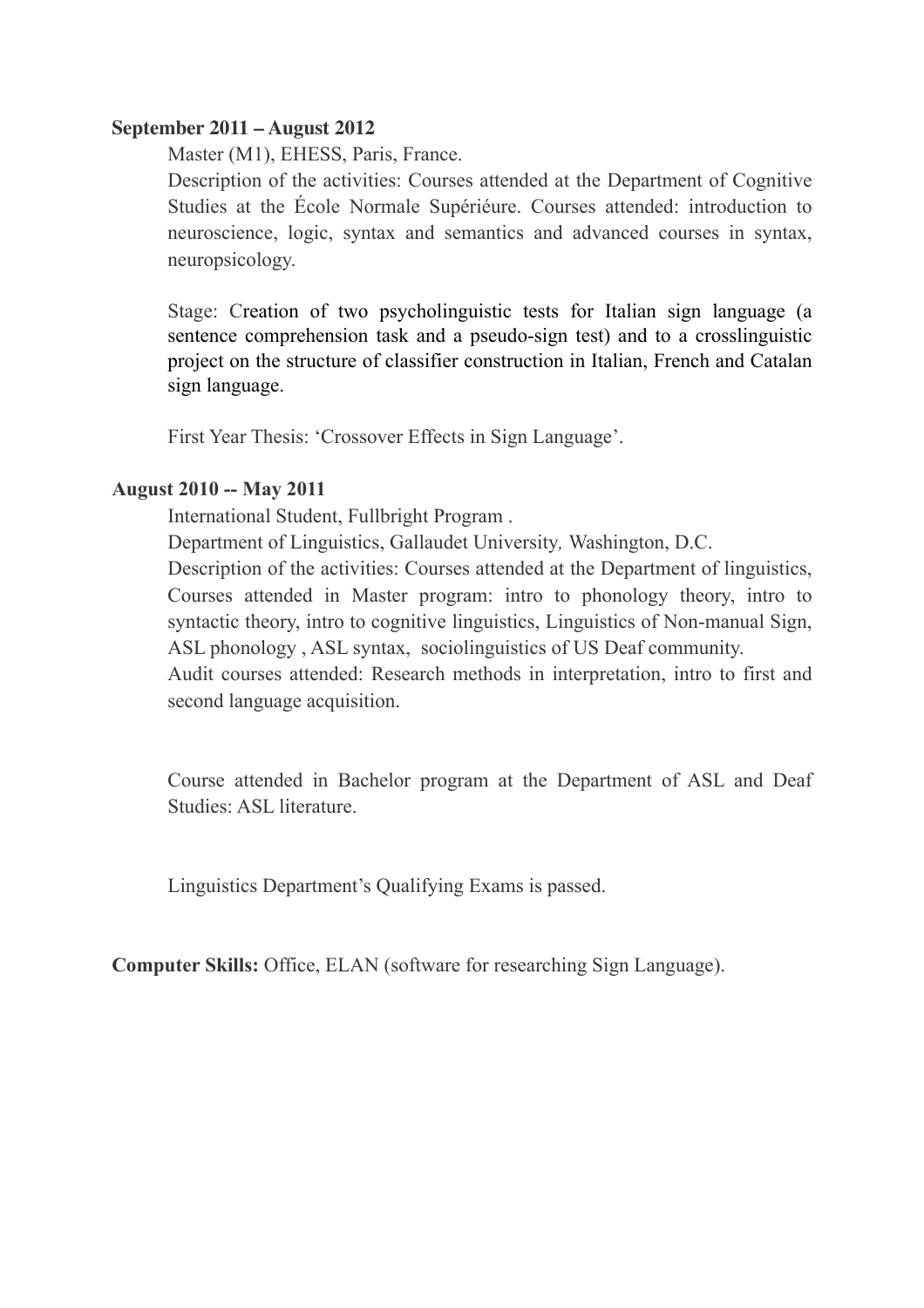## **Research experience**

**Date:** 05/2018-03/2019 **Research assistant:** project "ADAPT PARLOMA" a remote communication system for deafblind people, Università Cà Foscari Venezia

**Date:** 02/2017-10-2017 **Research assistant :**CNRS Paris B, UMR8129, Institut Jean Nicod.

**Date:** 10/2016-01/2017 **Research assistant :** École Normale Supérieure

**Date:** 08/2014-01/2015 **Visiting Scholar:** UConn University Connecticut (USA) Department of Linguistics

**Date:** 10/2013-09/2016 **PhD student :** EHESS Paris, doctorant contractuel

**September 2011 – August 2013**  CNRS, Institute Jean-Nicod, Paris. Research engineer, Sign Language Research Lab 'Institut Jean-Nicod'.

**Date:** 2011-2013 **Research engineer:** CNRS Paris B, UMR8129, Institut Jean Nicod.

**Date:** 08/2010-05-2011 **Visiting Scholar:** Fulbright Visiting Scholar international student, Gallaudet University, Department of Linguistics.

## **Other professional activities**

### **2014**

Translation and adaption to LIS of the educational website: [http://](http://www.bilinguismoconta.it/) [www.bilinguismoconta.it](http://www.bilinguismoconta.it/) (November 2014).

## **2008-2010**

Collaborative Research Project 'PRIN 2007': documenting and analyzing variation in Italian Sign Language'. University of Milan-Bicocca, University of Milan, University of Rome-La Sapienza, University Ca' Foscari of Venice, Gallaudet University, and University of California at San Diego (2008 -- 2010), sign language consultant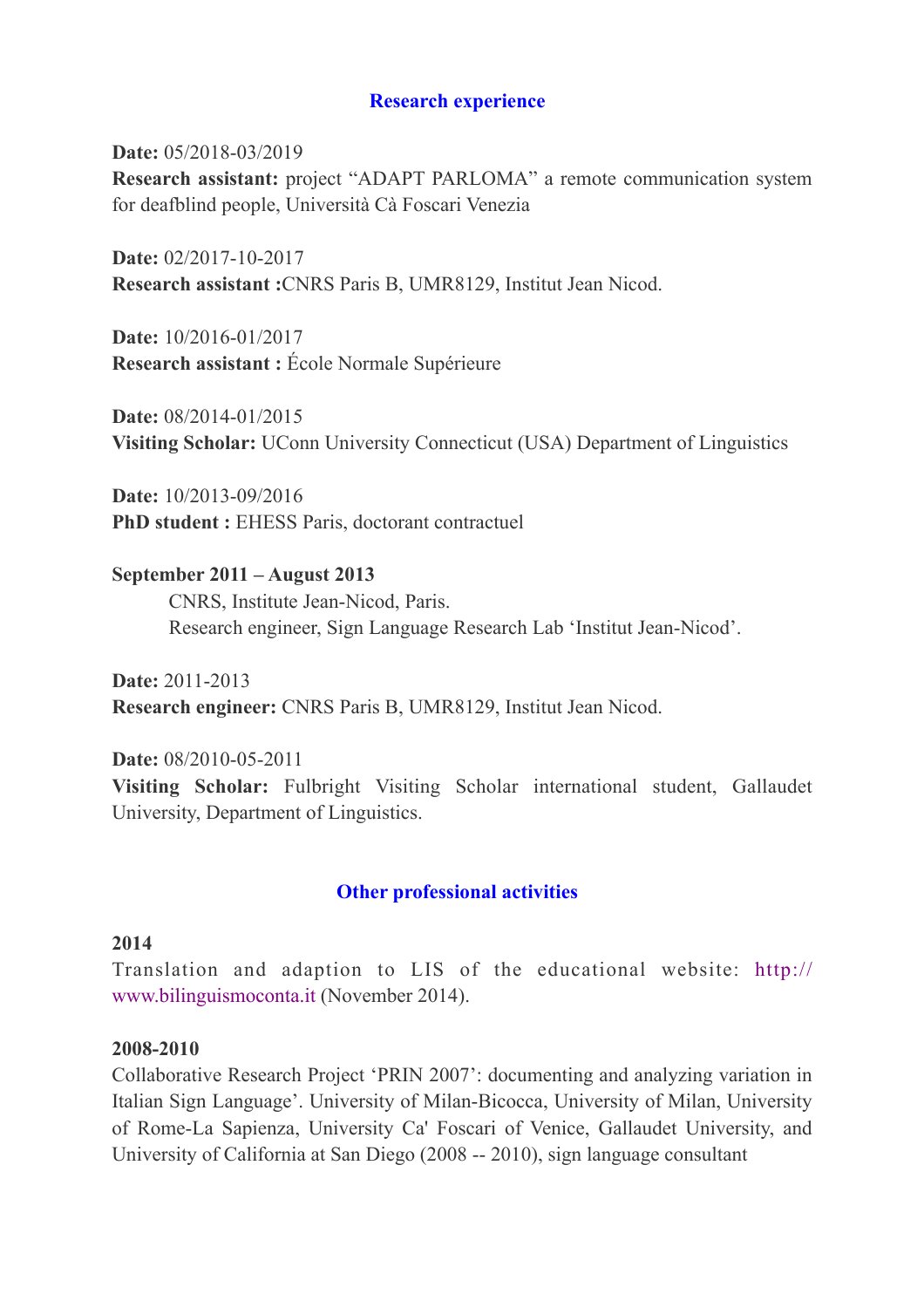### **2008**

University of Siena, Siena, IT.

Corpus annotator, Department of linguistics 'Corpus News: Translate LIS and Glosses Automatic Translation LIS' – Italian Project.

#### **2006 -2010**

University of Ca' Foscari, Venice.

Language informant and consultant for formal linguistic research on LIS.

Topics include: Classifier predicates (D. Brentari & L. Mazzoni), the syntax of main and subordinate clauses (C. Geraci), and the syntax of determinant phrases and relative clauses (L. Bertone & M. Brunelli).

#### **Teaching**

#### **2019**

Sett. 11-12,

Visuel, Paris

Course title: Introduction à la linguistique formelle

### **2018**

## **Ott. 06-07,**

 Bologna, ENS sezione Regionale Emilia-Romagna (Association of the Deaf) Course title: Corso Docente LIS modulo: Linguistica generale e applicata della LIS

#### **Mag. 19-20,**

 Bologna, ENS sezione Regionale Emilia-Romagna (Association of the Deaf) Course title: Corso Docente LIS modulo: Linguistica generale e applicata della LIS

### **Mag. 05-06,**

 Bologna, ENS sezione Regionale Emilia-Romagna (Association of the Deaf) Course title: Corso Docente LIS modulo: Linguistica generale e applicata della LIS

### **2017**

## **Dec. 11-12,**

Visuel, Paris Course title: Introduction à la linguistique formelle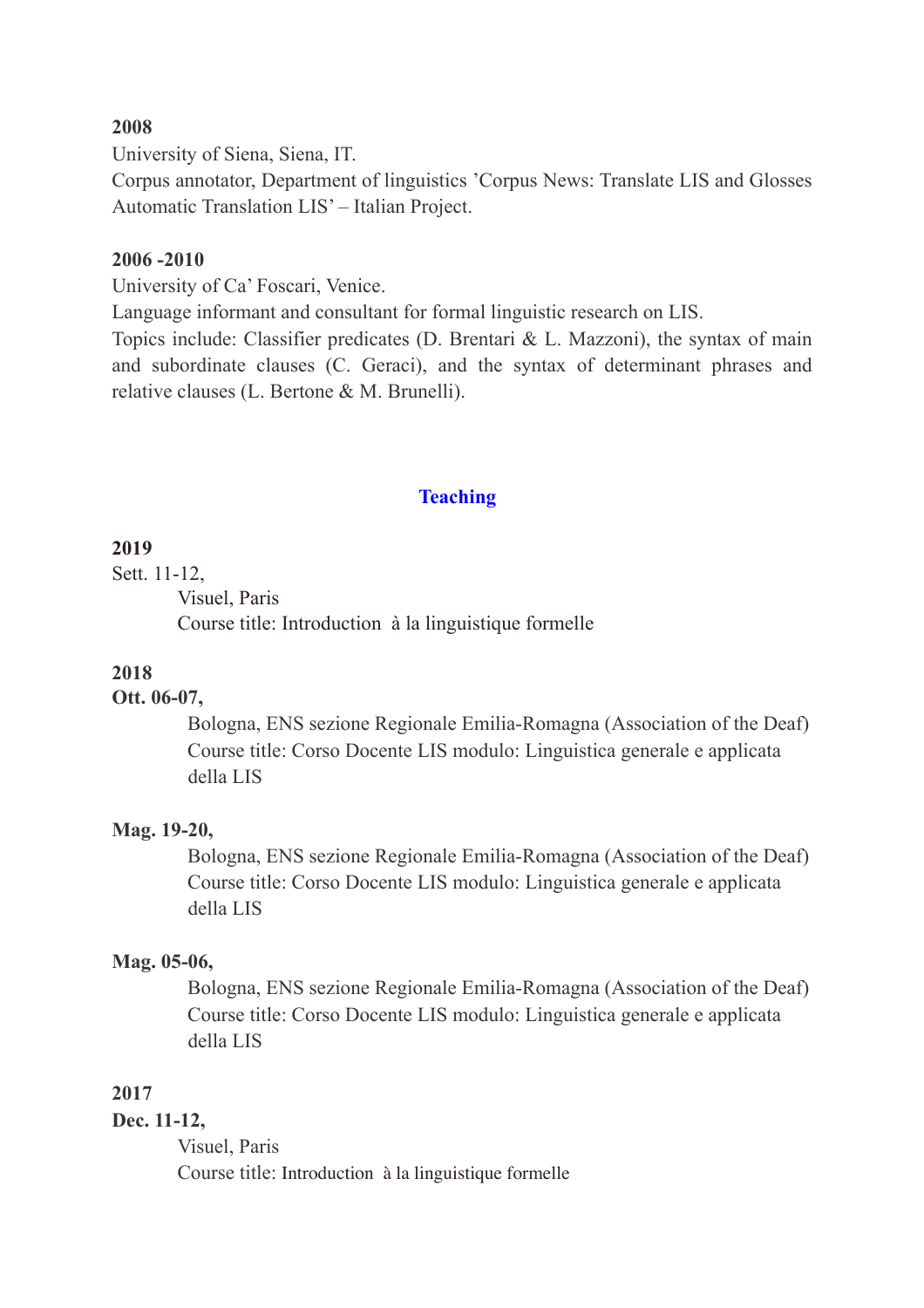## **May, 8-12**

FEAST Summer School Course title: 'Capacity building training session for early stage Deaf researchers in sign linguistics'

#### **January, 28-29**

Napoli, Sezione provinciale Workshop: "Arricchimento strutturale LIS"

## **2016**

# **November 26**

Bologna, cooperativa sociale 'Service and Work' Workshop: "Corso di formazione: Linguistica "Dall'unità lessicale ai Composti passando per i Classificatori"

#### **October, 29**

Bologna, Cooperativa sociale 'Service and Work' Workshop: "Full immersion sintassi LIS"

#### **May, 21**

 Bologna, Cooperativa sociale 'Service and Work' Conference: "Sintassi generativa applicata alla LIS"

#### **March, 05**

 Bologna, Cooperativa sociale 'Service and Work' Conference:"Il lessico e nuovi studi sui composti nelle Lingue dei Segni"

#### **February 2012**

 Istituto Statale per Sordi di Roma (ISSR, Rome School for the Deaf), Rome. Linguistics of LIS Instructor; LIS Teacher Qualification Certificate: 'Advanced course for LIS teachers'.

## **2008 -- 2009**

Leonardo Da Vinci Elemantary School, Noventa Padovana, IT. Educator; LIS-Italian bilingual classroom.

#### **March 2008 -- May 2008; June 2011**

University of Verona, Verona, IT. LIS Instructor; Expert Educators in Sensory Disability MA Degree.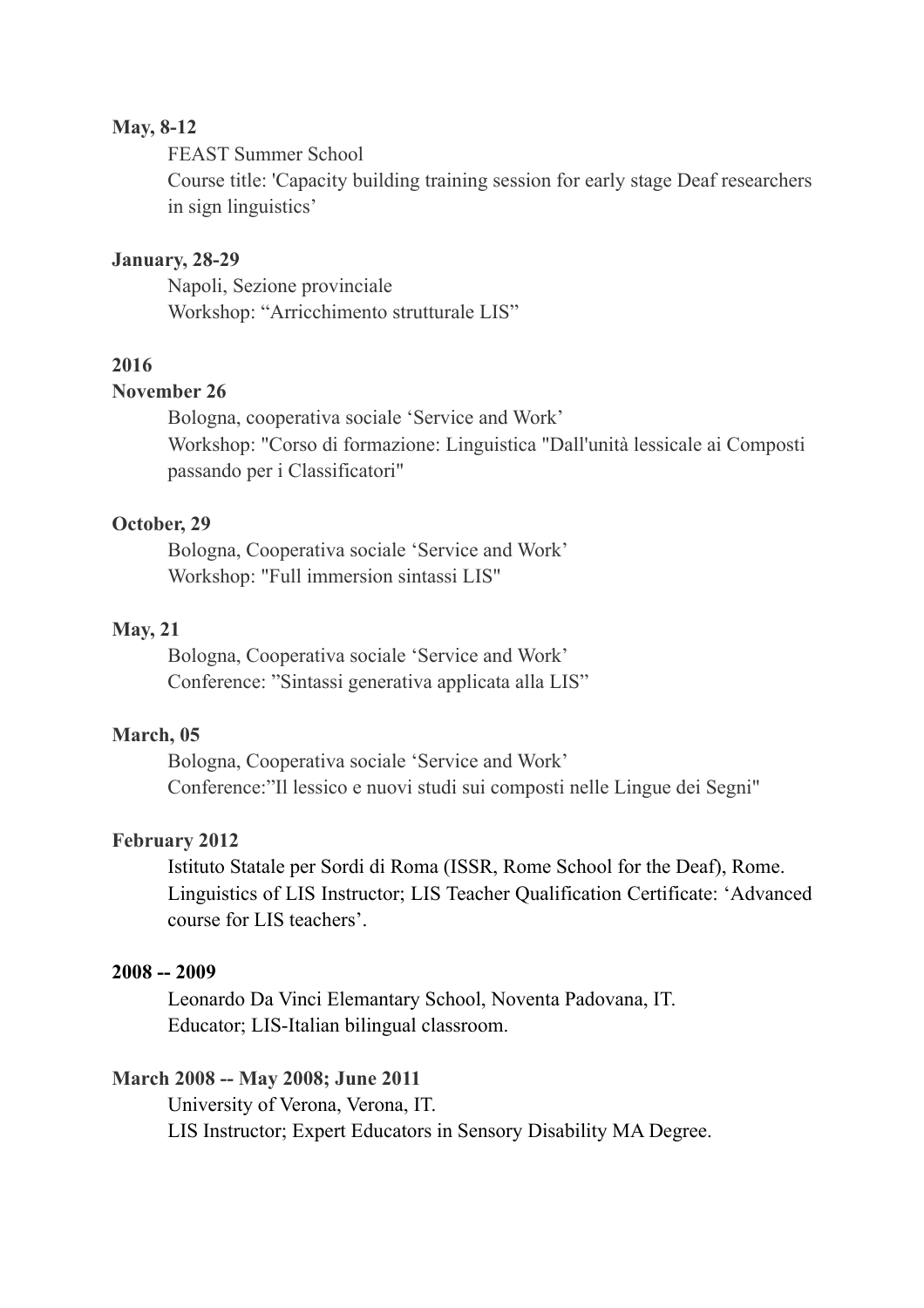## **2008**

Province of Verona, Verona, IT.

LIS & Deaf Culture Instructor; Expert Educators in Sensory Disability MA Degree.

## **2008**

Ente Nazionale Sordi (Association of the Deaf), Treviso. Linguistics of LIS & Deaf Culture Instructor; Certificate of Sign Language Studies.

#### **2008**

Ente Nazionale Sordi (Association of the Deaf), Bologna. Linguistics of LIS & Deaf Culture Instructor; Certificate of Sign Language Studies.

### **2007**

Ente Nazionale Sordi (Association of the Deaf), Modena. Linguistics of LIS & Deaf Culture Instructor; Certificate of Sign Language **Studies** 

#### **2007**

Ente Nazionale Sordi (Association of the Deaf), Bologna.

Linguistics of LIS & Deaf Culture Instructor; Certificate of Sign Language **Studies** 

### **2006**

Cittadella Elementary School, Modena. LIS/Deaf Culture Instructor for faculty and staff members.

### **January 2001 -- June 2010**

University of Ca' Foscari, Venice, Italy.

LIS Instructor, BA program; Faculty of Foreign Languages and Literature.

LIS Instructor, Advanced Practices of Italian Sign Language Certificate Program; Faculty of Foreign Languages and Literature.

### **Reviewing Activities**

Conference reviewer:

 TISLR 13 (2019) FEAST (2020)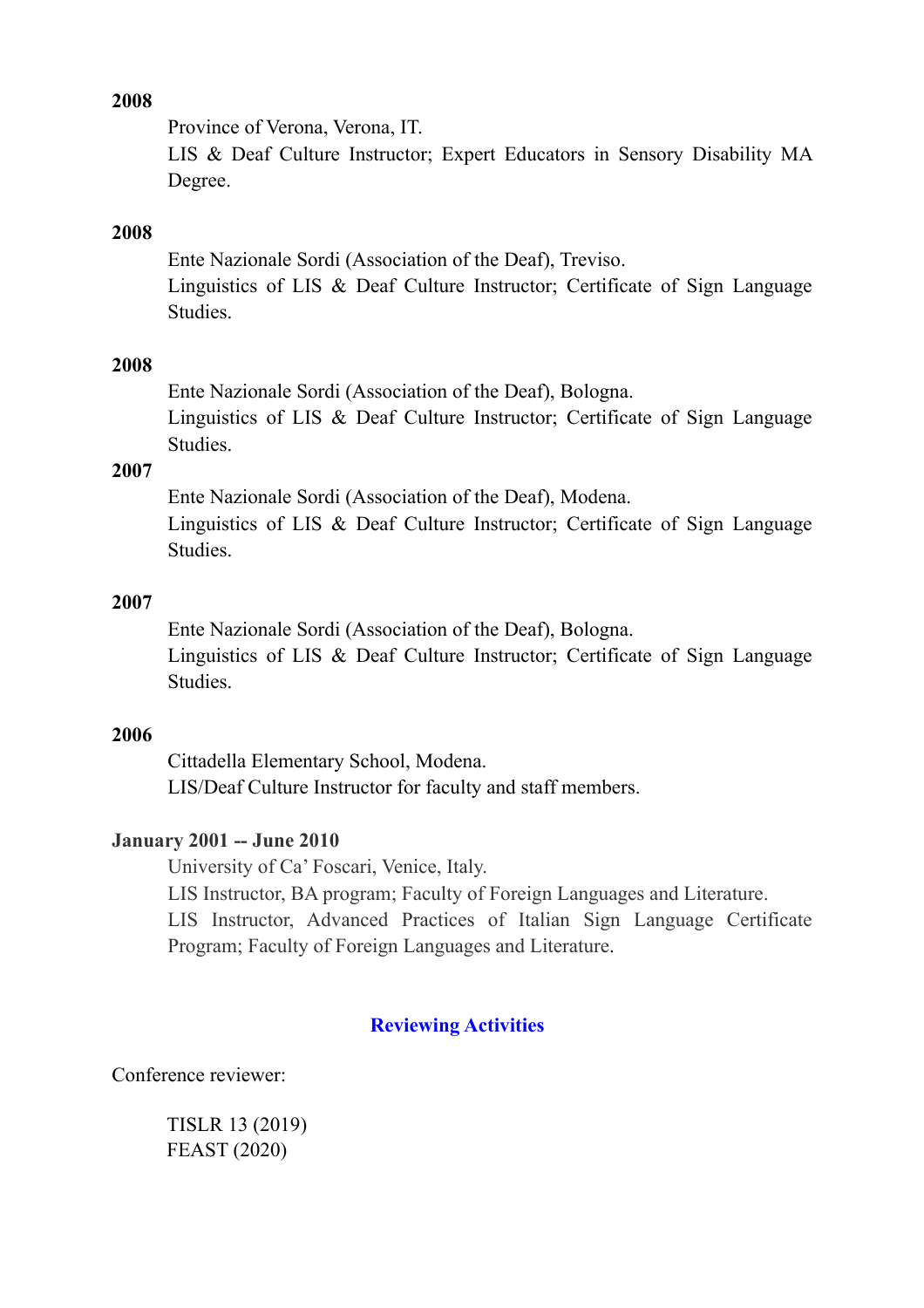# **Publications**

## Articles on peer reviewed journals

Santoro, M. (2019). Compounds in sign languages: The case of Italian and French Sign Language. *Sign Language & Linguistics, 22(2), 291-297.*

Aristodemo V. and Santoro M. Iconic components as gestural elements: the case of LIS. Short commentary on 'Visible Meaning: Sign Language and the Foundations of Semantics' by Schlenker Philippe. *Theoretical Linguistics* (2018)

Schlenker, Philippe; Aristodemo, Valentina; Ducasse, Ludovic; Lamberton, Jonathan; Santoro, Mirko: The Unity of Focus: Evidence from Sign Language. *Linguistic Inquiry*. 47 :2 (2016) 363-381.

Cecchetto, C., Checchetto, A., Geraci, C., Santoro, M., & Zucchi, S. (2015). The syntax of predicate ellipsis in Italian Sign Language (LIS). *Lingua*, 166, 214-235, http://dx.doi.org/10.1016/j.lingua.2014.12.011.

Schlenker, P. Lamberton, J. Santoro, M. Iconic Variables , *Linguistics & Philosophy* 36(2): (2013) 91-149.

# Conference proceedings

Conte, G., Santoro, M., Geraci, C., & Cardinaletti, A. Why are you raising your eyebrows? In *Proceedings of Conference on Language Resources and Evaluation (LREC),* (2010) 53-56.

Carlo, Geraci, Cecchetto Carlo, Donati Caterina, Giudice Serena, Mereghetti Emiliano, Poletti Fabio, Santoro Mirko, Zucchi Sandro. *Building a corpus for Italian Sign Language: Methodological issues and some preliminary* results (2010): 98-101.

## Book Chapters

Morphology Chapter 1: Compunding in The Sign Hub LIS grammar Ed. Chiara Branchini (2020)

Santoro, M. and Poletti F. L'annotazione del corpus. In Anna Cardinaletti, Carlo Cecchetto and Caterina Donati (eds), Grammatica, lessico e dimensioni di variazione nella LIS, Franco Angeli, Milano (2012) 69-78.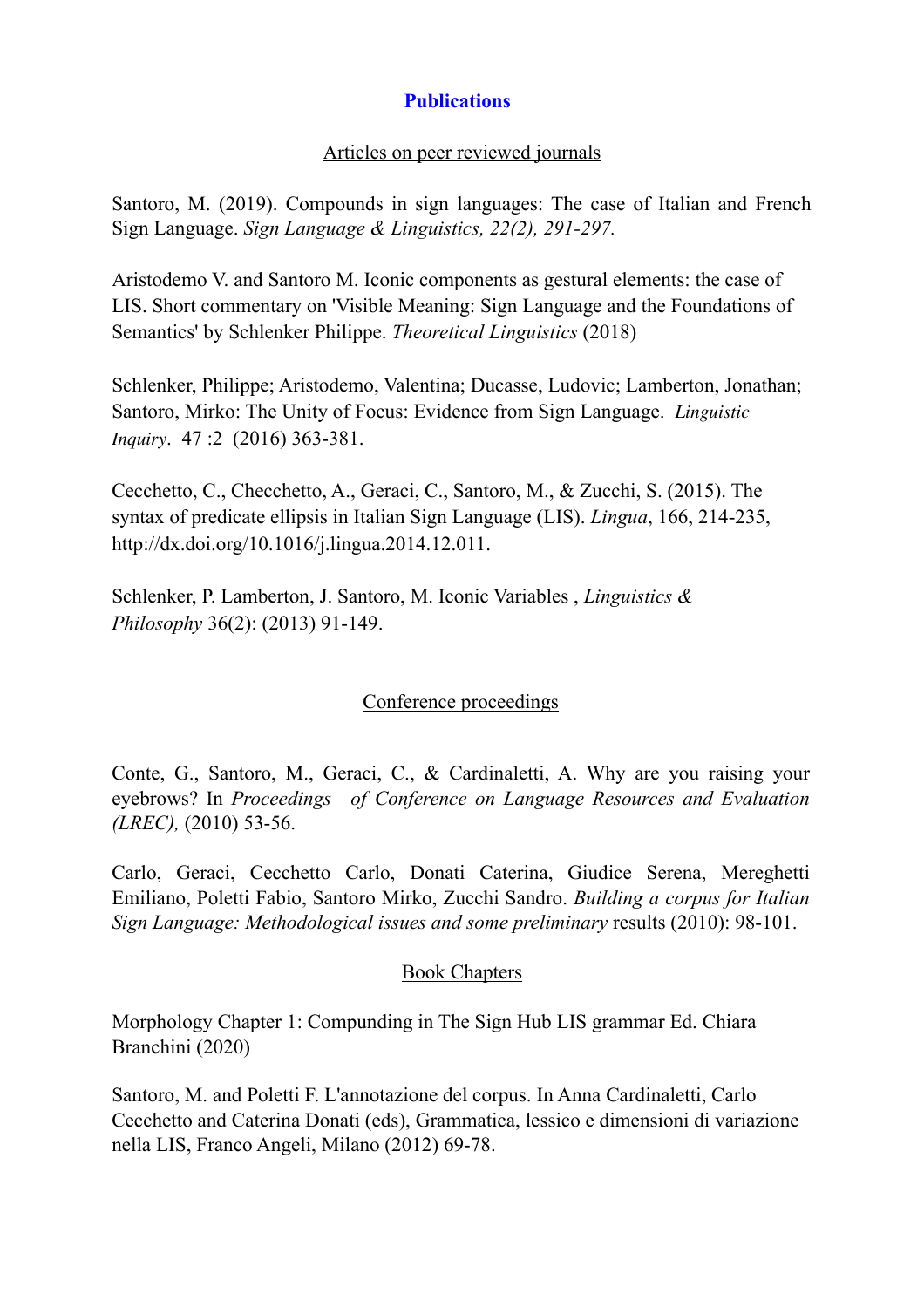Conte, G., Santoro, M., Geraci, C., & Cardinaletti, A. Perché alzi le sopracciglia? Le funzioni linguistiche marcate dal sollevamento in LIS. . In Anna Cardinaletti, Carlo Cecchetto and Caterina Donati (eds), Grammatica, lessico e *dimensioni di variazione nella LIS*, Franco Angeli, Milano (2018) 161-70.

### Books

Sara Trovato, Anna Folchi, Claudio Baj, Mirko Santoro e Graziella Anselmo. Insegnare e imparare la LIS. Competenza di base nella lingua dei segni italiana. Livelli A1 e A2 Trento: Erickson (2020).

#### **Translations**

Translation and adaption to LIS of the educational website: [http://](http://www.bilinguismoconta.it/) [www.bilinguismoconta.it](http://www.bilinguismoconta.it/) (November 2014).

Translation in LIS of Pinocchio (joint translation with Gabriele Caia). Published as: Bertone C. (ed.) *Pinocchio in LIS*. Cà Foscarina, Venezia. 2013.

### **Paper in progress**

#### Submitted

Carlo Cecchetto; Alessandra Checchetto; Beatrice Giustolisi; Santoro Mirko. Age of exposure and subject/object asymmetries when wh-movement goes rightward: the case of LIS interrogatives, *Sign Language & Linguistics*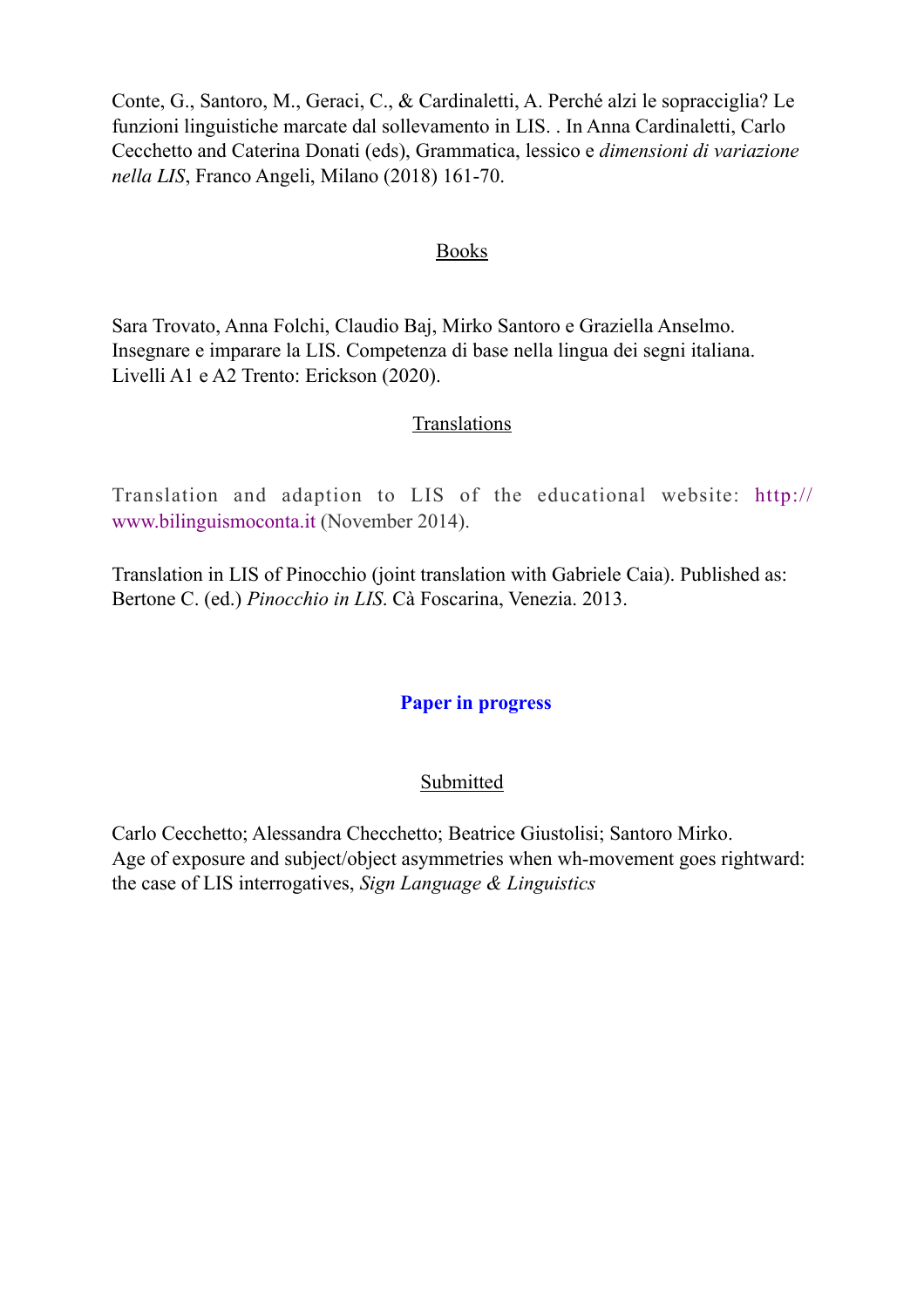## In preparation

Santoro, M., Mantovan, L., Aristodemo, V. and Geraci, C. *Null subjects in Italian Sign Language.* 

Aristodemo, V., Geraci, C. and Santoro, M. *Temporal clauses in Italian Sign Language*.

Geraci, C., Aristodemo, V., Mantovan, L., and Santoro, M. *Backwards agreement in not so backwards after all*.

Santoro, M. *Typological perspective on compounds in LIS and LSF.* 

Santoro, M. *The perception of compounds in LIS and LSF: experimental perspective.* 

# **Poster and presentations**

## **2020**

**Poster**: Typology of compounds in phonological perspective, FEAST Paris 24-25 June 2020.

## **2019**

**Poster**: Typological perspective on compounds in LIS and LSF, TISLR Hambourg 26-28 September 2019.

## **2018**

**Talk**: Composti sequenziali vs simultanei in LIS: un approccio sperimentale, 4° Convegno Nazionale LIS, Rome, 9-11 November 2018.

**Poster**: Il soggetto nullo nella LIS: Uno studio tratto dal corpus PRIN, 4° Convegno Nazionale LIS, Rome, 9-11 November 2018.

**Talk**: Expérience sur les mots composés séquentiels et simultanés en LSF, IIIè Rencontres Interdisciplinaire franco-brésiliennes: Surdité, Singularité et Universalité. Paris VIII University, Oct. 29-30.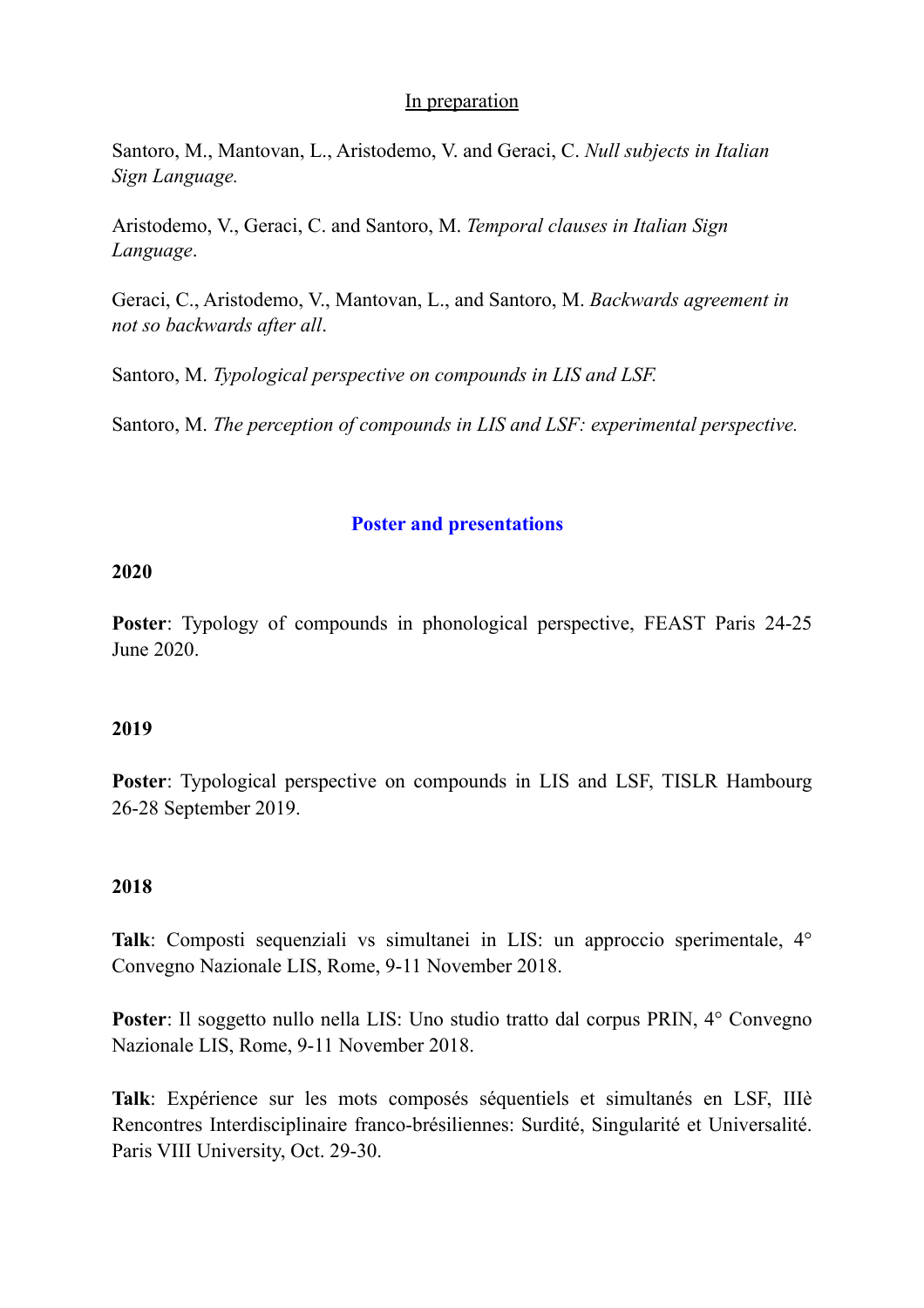**Talk**: Typological Perspectives on Compounds in LIS and LSF SSLL2018, Osaka, Japan, Sept. 28-30,

**Invited talk**: Typological Perspectives on Compounds in LIS and LSF. Workshop Sign language grammars through the formal and experimental glass, Rethymnon, Crete, July 25-26.

**Talk**: Compounds in French Sign Language. Paris 8, Paris, France, Feb. 05, Paris VIII University.

# **2017**

**Talk**: Conflict in Sign Language Agreement: the case of backwards verbs (with Carlo Geraci, Lara Mantovan and Mirko Santoro). RCAB, Dubrovnik, Croatia, Oct. 20-22.

**Talk**: Compounds in Italian Sign Language (LIS) SSLL2017, Osaka, Japan, Sept. 22-34.

**Talk**: Agreement in Sign Language: the case of backwards verbs (with Carlo Geraci, Lara Mantovan and Mirko Santoro). IGG 43, Pavia, Italy, Feb. 15-17.

**Talk**: Compounds in Italian Sign Language (LIS). LANGUAGE Seminar, Institut Jean-Nicod, Paris, France, Feb. 08.

**Talk**: Temporal clauses in Italian Sign Language (with Carlo Geraci and Mirko Santoro). LANGUAGE Seminar, Institut Jean-Nicod, Paris, Jan. 18.

## **2016**

**Talk**: A sociolinguistic view on variable subjects in Italian Sign Language (talk presented with Carlo Geraci, Lara Mantovan and Valentina Aristodemo) *Grammar and Corpora, IDS, Mannheim, Germany,* Nov. 9-11.

**Talk**: Temporal clauses in Italian Sign Language (talk presented with V. Aristodemo) *Società Linguistica Italiana (SLI) 2016 Workshop on "Subortination in spoken and Sign Language"* Milano, Italy. Sept. 22-24.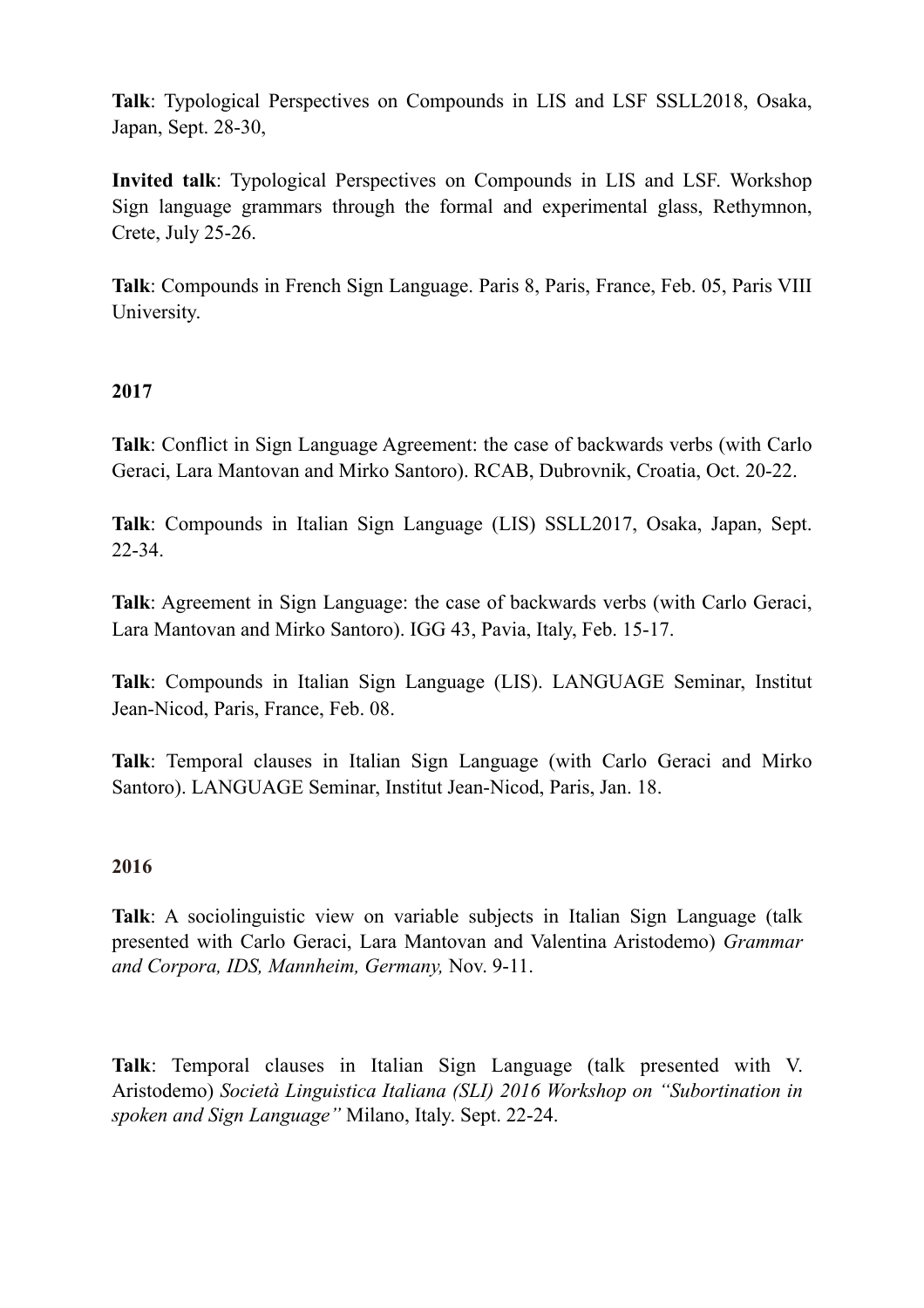**Poster:** Simultaneous and Sequential compounds in LIS: Preliminary results from a perceptual experiment FEAST Venice, Italy, Sept. 1-2.

**Talk:** Temporal clauses in Italian Sign Language (talk presented with V. Aristodemo and Carlo Geraci) FEAST Venice, Italy, Sept. 1-2.

**Talk**: 7th Absolute adjectives: Signs Vs. Gestures (talk presented with Aristodemo Valentina) *Conference of the international Society for Gesture Studies ISGS, Paris France,* July**.** 18-22.

**Talk**: Backward agreement is not so backward after all: the role of loci in the grammar of SL (talk presented with C. Geraci, V. Aristodemo, L. Mantovan) *DGfS 2016, Konstanz Germany,* Feb. 22-26.

**Poster:** Variable subjects in LIS: a corpus study (poster presented with C. Geraci, L. Mantovan) *TISLR 12, Melbourne, Australia,* Jan. 4-7.

# **2015**

**Talk**: Italian Sign Language (LIS) Corpus (talk presented with C. Geraci) *Digging into Signs London, United Kingdom,* Marc 30-31.

## **2013**

**Poster**: The SAME VP ellipsis in Italian Sign Language (LIS) (Poster presented with C. Cecchetto, A. Checchetto, C. Geraci, A. Zucchi) *TISLR London,* July 10-12.

**Poster**: Cross-over in Sign Language (Poster presented with C. Geraci) *TISLR London,* July 10-12.

## **2012**

**Talk**: The SAME VP ellipsis in Italian Sign Language (LIS) (Talk presented with C. Cecchetto, A. Checchetto, C. Geraci, A. Zucchi) Vigo*,* Spain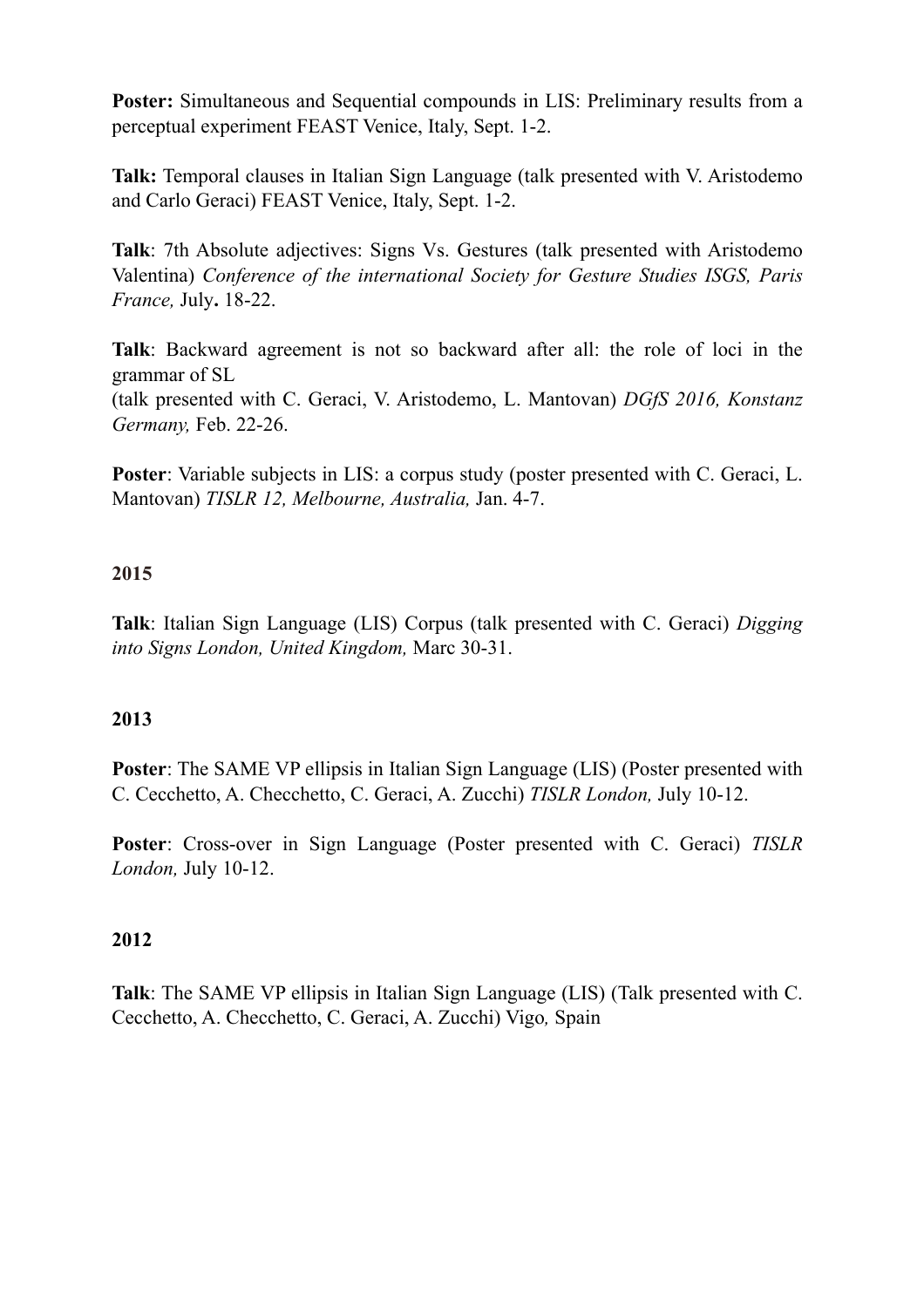## **2011**

**Talk**: Annotare il corpus di LIS: individuare i fenomeni e codificarli con ELAN (Annotating the LIS corpus: finding linguistic phenomena and coding with ELAN). (Talk presented with Fabio Poletti) *La lingua dei segni italiana: Grammatica, lessico e dimensioni di variazione (LIS: Grammar and Lexical Variation), Venice.* 

# **2010**

**Poster**: Why are you raising your eyebrows? (Poster presented with: G. Conte, A. Cardinaletti and C. Geraci) *LREC 2010, 4th Workshop on the Representation and Processing of Sign Languages: Corpora and Sign Language Technologies (CSLT), La Valletta, Malta.* May 22-23

**Poster**: Building a corpus for Italian Sign Language: Methodological issues and some preliminary results. (presented with: R. Bayley, C. Branchini, A. Cardinaletti, C. Cecchetto, C. Geraci, C. Donati, S. Giudice, E. Mereghetti, F. Poletti, and S. Zucchi) *LREC 2010, 4th Workshop on the Representation and Processing of Sign Languages: Corpora and Sign Language Technologies (CSLT), La Valletta, Malta.* May 22-23.

## **2009**

**Talk**: La Lingua Italiana dei Segni: risorsa per la persona sorda (LIS and Deaf Gain) *TUTTI UGUALI, TUTTI DIVERSI. Convegno sulle Disabilità Sensoriali (All Together, All Diverse. A Sensory Disability Conference), Verona.* Jan. 23-24.

## **2007**

**Talk**: Comparative correlatives in LIS (Talk presented with: Carlo Geraci) *Workshop on Grammatica della lingua dei segni italiana, Venice,* May 16-17.

## **Awards and Prizes**

**2012**: Best M1 thesis at the EHESS, work on "Crossover Effects in Sign Language", conducted under the direction of Philippe Schlenker.